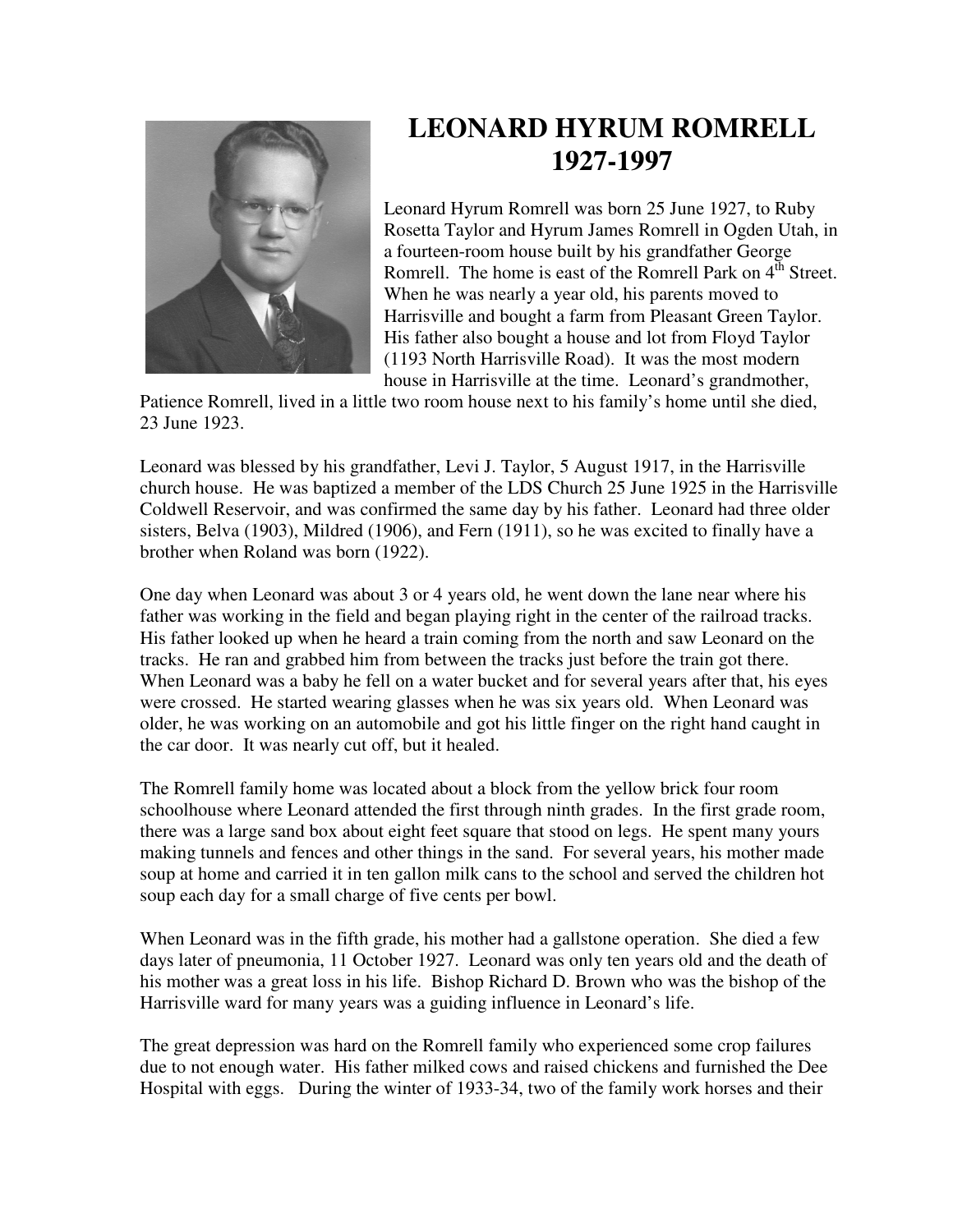riding pony were killed on the railroad tracks. This was a real loss to the family. His father borrowed a horse to work on the WPA until he could buy another horse. It was hard to get enough money to pay for Leonard's high school registration and books. When school was out in the summer, Leonard worked hard on the farm helping to raise enough money to pay the Federal loan interest on the home. He also worked several summers for Alphonso W. Taylor harvesting sugar beets. They loaded them by hand which was hard work. He also topped the beets, but he had a hard time keeping up with Alphonso's daughters in the work. Alfonso's wife cooked every day meals that were like a Thanksgiving dinner to Leonard. Leonard liked to join the neighborhood boys at the swimming hole behind the brickyard every day after dinner in the summer. It was nice to go for a swim after hauling hay.

High school years were not happy ones for Leonard. His clothes were shabby, his shoes worn out, and he was very self conscious, but he did enjoy seminary class. Although he was short a credit and a half to graduate from Weber High School, he graduated from Weber Seminary in 1936.

After high school, he worked during the summer at the American Can Company on  $20<sup>th</sup>$ Street and Wall Avenue in Ogden. The next February, 1939, he worked at Joe's Chicken Inn on North Washington Boulevard where he worked ten hours a day for \$1.00. In the spring of 1940, he got a job at the Ogden Pressed Brick and Tile Company (Harrisville Brickyard) making \$3.00 a day. He was paid 50 cents per thousand or \$4 a day for wheeling brick out of the kiln. He worked five seasons from April until October.

In July 1939, his friend, Hubert Miller, bought a new 1939 Plymouth Coupe. Hubert and Leonard went on a trip through Idaho and followed the Columbia River to Portland, Oregon. They stopped at Dalle in Oregon and watched the Indians net salmon. They bought a salmon from the Indians and stopped at a motel in Portland and cooked it. They continued down the Oregon coast through the redwood forest to San Francisco.

Leonard married Betty Cunningham on 23 April 1941, but the marriage did not work out. In October of the same year they were divorced.

Leonard worked for the Union Pacific Laundry from 1941 until 1945. Then he went into the café business with Russell (Jack) Oakey. He sold out the café business and went to work for the Union Pacific Commissary. In July 1955, he started working for the United States Post Office. He worked as a mail handler for two years and then worked as a mail carrier until he retired.

Leonard was active in the LDS Church. He served in scouting. He was secretary to each of the Aaronic Priesthood quorums, secretary to the ward and stake YMMIA, and the Elders Quorum. At one time he served as second counselor in the Elder Quorum. He was ward clerk, finance clerk, and executive secretary in the bishopric.

In 1957, Leonard bought the top story of an Army barrack 30 feet by 39 feet and had it moved onto his father's property at 1155 North Harrisville road. He spent five years turning this into a nice red brick home. He paid for the work as it was done.